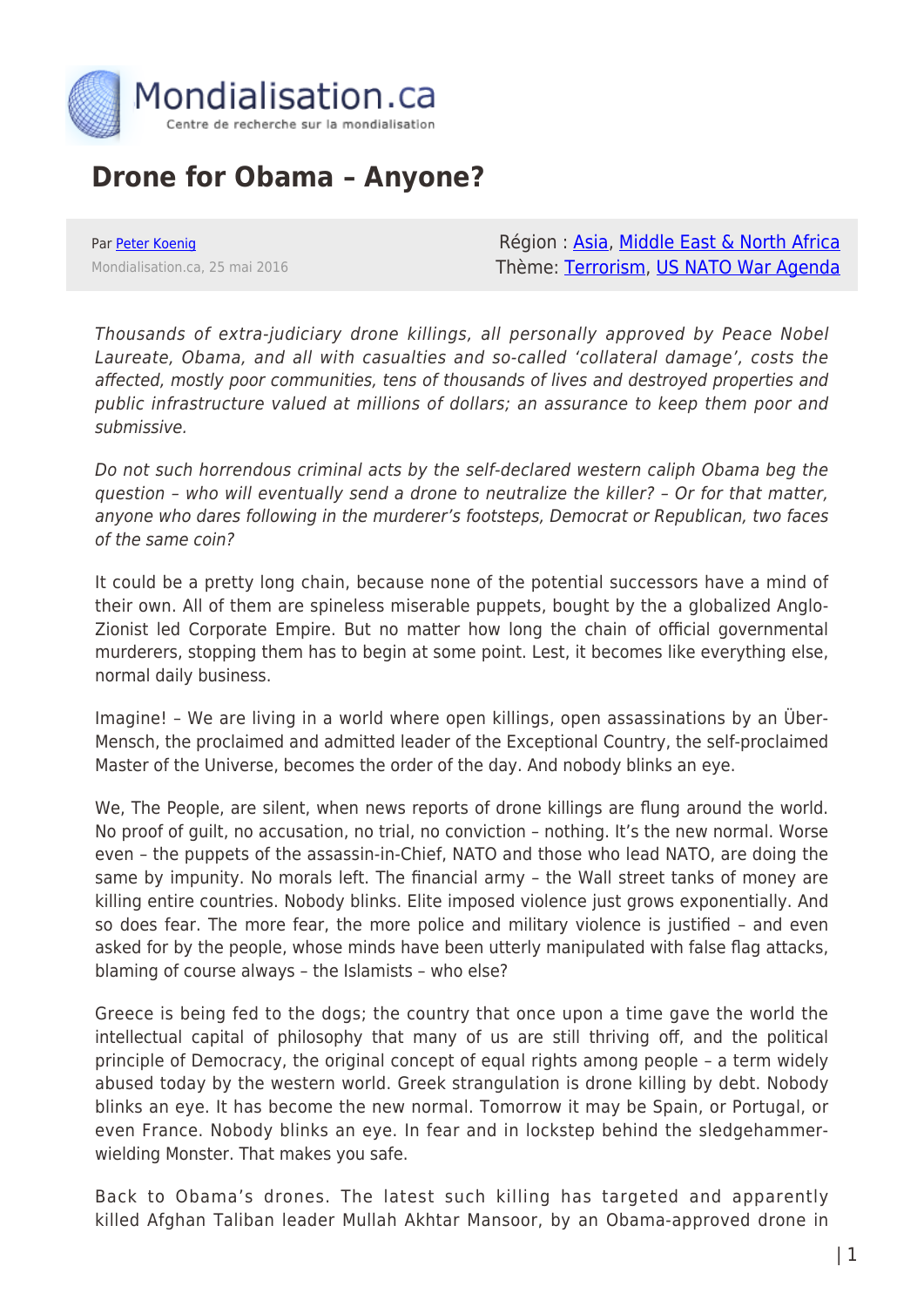Pakistan. Obama has already confirmed it in a Press Conference in Hanoi, Vietnam, saying that Akhtar Mansoor's death will bring Afghanistan closer to peace. – Can you imagine, killing a leader of a large portion of a country's population is bringing peace? What an outright falsehood. Is there anybody who believes such crap?

On the same occasion of the Assassin-in-Chief's visit to Vietnam (officially the Socialist Republic of Vietnam), he proudly declared that the US will now graciously lift the weapons embargo to Vietnam. In other words, Vietnam, the arch-enemy of only four decades ago has now become a friend and partner – possibly a partner in crime, with occult and vicious purpose behind it, as is always the case, when an initiative comes from Washington. In this case, it's clearly part of encircling China with whom Vietnam gradually normalizes relations. In Washington's wicket mind there are plans for military bases in what used to be North Vietnam as part of dominating the South China Sea. Washington will not be stingy when it comes to offering 'incentives' to the Vietnamese in order to achieve their military objective in the region. China is certainly aware of this.

The question begs any healthy mind, how can Vietnam, the Socialist Republic of Vietnam, acquiesce to deal with Washington on Washington's terms and initiatives, after the US has devastated friendly Vietnam that was never a threat to anyone and least to the Unites States, killing about 3.1million Vietnamese (1955-1975 – British Medical Journal), of which up to 50% civilians and another 350,000 in Laos and Cambodia?

How many people are going to swallow such preparation for conflict and war in Vietnam may have, without blinking an eye? Without even thinking?

On the extra-judiciary murder by Obama of the Afghan Taliban leader Mullah Akhtar Mansoor, the public at large seems to cheer and congratulate Obama. To such an extent that random killing, 'because we can', has become a normality. What a testimony to human degradation! – Unthinkable only 30 years ago. This assassination may have devastating consequences against peace in the region. Not only is such an act totally unethical under human standards and a criminal act under any international law, it may most likely prompt a succession of leaders who will seek revenge and simply not accept interference in their country's affairs; leaders who may want to take back by whatever means – and rightly so, their country's sovereignty, viciously and violently stolen by outside forces – the US and a group of ally-stooges to satisfy an insatiable greed for resources and world hegemony. Well, such leaders would merely be another justification for eternal war. That's precisely what Washington wants. Not peace. Never peace.

Who is next? If drone killings have been tacitly accepted, if they become the new normal, there is no limit to murder by government impunity – license given by us, the Silent, We The People. – For how much longer do we want to remain silent onlookers of human atrocities?

Drone killings are anonymous. It's almost impossible to find out who pulled the trigger on the PlayStation – a pure computer game is what remote killings have become. Opening your mouth may cost your life. Is this the way we want to live? – Is this what we want for our children and grand-children, for the future generations – subjugation to slavehood – or else, killing by Anonymous?

Peter Koenig is an economist and geopolitical analyst. He is also a former World Bank staff and worked extensively around the world in the fields of environment and water resources. He writes regularly for Global Research, ICH, RT, Sputnik, PressTV, Chinese 4th Media,